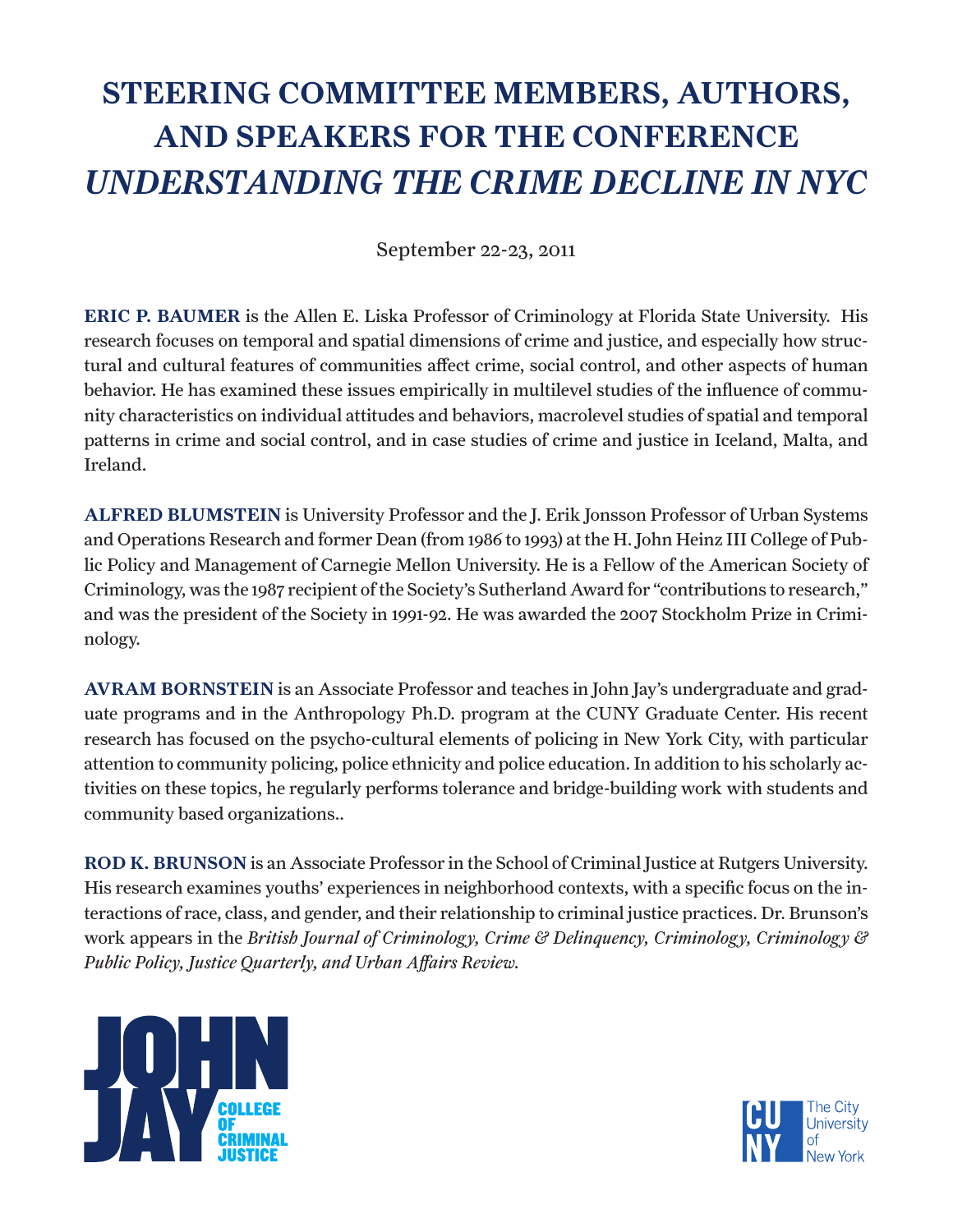TODD R. CLEAR is Dean of the School of Criminal Justice at Rutgers University. Dr. Clear has served as president of The American Society of Criminology, The Academy of Criminal Justice Sciences, and the Association of Doctoral Programs in Criminology and Criminal Justice. He was the founding editor of the journal *Criminology & Public Policy*, published by the American Society of Criminology.

PHILIP J. COOK is an economist and criminologist at Duke University's Sanford School of Public Policy. His crime-related research focuses on the prevention of gun violence, the costs of the death penalty, the preventive effects of punishment, private actions to avoid and prevent crime, and the relationship between drinking and crime. He is co-editor (with Jens Ludwig and Justin McCrary) of the forthcoming book *Controlling Crime: Strategies and Payoffs* (University of Chicago Press). He currently serves as vice chair of the National Research Council Committee on Law & Justice, and is serving on a NRC panel on the deterrent effect of the death penalty. He is an elected member of the National Academies' Institute of Medicine, and a fellow of the American Society of Criminology.

RICHARD CURTIS is the Chair of the Department of Anthropology at John Jay College of Criminal Justice and since 1978 has conducted ethnographic research in the New York City area. Among the topics of his research are included drug distribution and use, HIV and other STIs, sex work, gangs, guns and violence. He serves on the Board of Directors of three non-profit organizations in New York City that deliver harm reduction services to active drug users and others at risk, including Family Services Network of New York, Inc., the After Hours Project, Inc. in Brooklyn, and CitiWide Harm Reduction, Inc. in the Bronx.

GEERT DHONT is an Assistant Professor in the Department of Economics at John Jay College of Criminal Justice, The City University of New York. His main fields of interest are the economics of crime and incarceration, political economy, race, class and gender, economic history, and history of economic thought. His research currently focuses on the empirical relationship between incarceration rates and crime rates.

JEFFREY FAGAN is a Professor of Law and Public Health at Columbia University, and Director of the Center for Crime, Community and Law at Columbia Law School. He also is a Senior Research Scholar at Yale Law School and a Fellow of the Straus Institute on Law & Justice at the NYU Law School. His recent scholarship examines policing, the legitimacy of the criminal law, capital punishment, legal socialization of adolescents, and juvenile crime and punishment. He served on the Committee on Law and Justice of the National Academy of Science from 2000-2006, and served as the Committee's Vice Chair for the last two years. From 1996-2006, he was a member of the MacArthur Foundation's Research Network on Adolescent Development and Juvenile Justice. He is a founding member of the National Consortium on Violence Research, the Working Group on Legitimacy and the Criminal Law of the Russell Sage Foundation, and the Working Group on Incarceration at Russell Sage. He is past Editor of the *Journal of Research in Crime and Delinquency*, and serves on the editorial boards of several journals on criminology and law. He is a Fellow of the American Society of Criminology.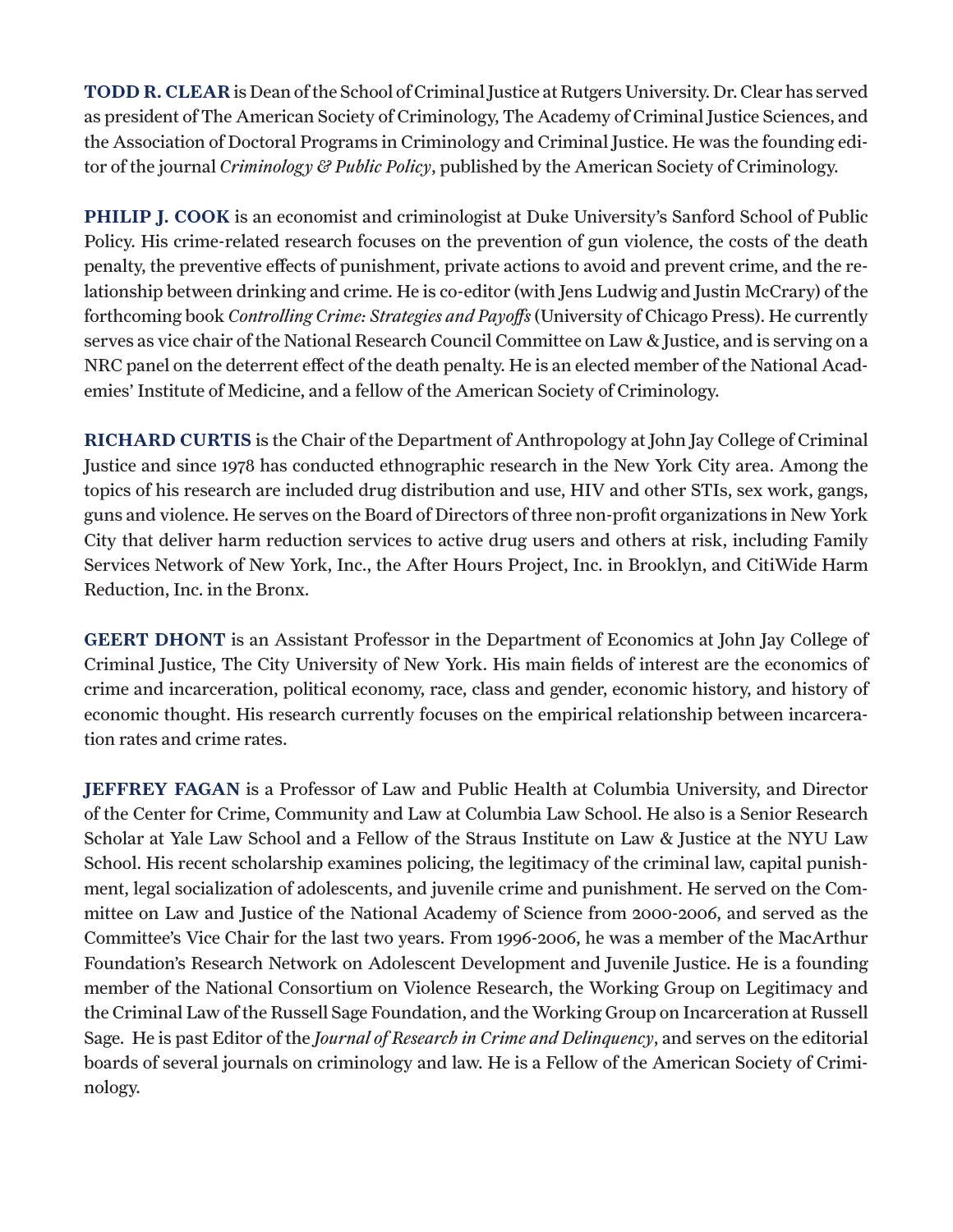MICHELLE FINE is a Distinguished Professor of Social Psychology, Women's Studies and Urban Education at the Graduate Center, CUNY and is a founding faculty member of the Public Science Project (PSP). A consortium of researchers, policy makers and community activists, PSP produces critical scholarship "to be of use" in social policy debates and organizing movements for educational equity and human rights. Recent books and policy monographs include *Revolutionizing Education: Youth Participatory Action Research in Motion* (with Julio Cammarota, Routledge, 2008), *Muslim-American Youth* (with Selcuk Sirin, New York University Press, 2008), and *Changing minds: The Impact of College on Women In Prison*, nationally recognized as the primary empirical basis for the contemporary college in prison movement (2001). Michelle is probably best known for *Framing Dropouts* (SUNY, 1991). Fine has provided expert testimony in a number of ground breaking legal victories including women's access to the Citadel Military Academy and in *Williams v. California*, a class action lawsuit for urban youth-of-color denied adequate education in California. Fine is the recipient of the 2011 Kurt Lewin Award from the Society for the Psychological Study of Social Issues and the 2010 Social Justice and Higher Education Award from the College and Community Fellowship.

ROBERT FORNANGO is an Assistant Professor in the School of Criminology & Criminal Justice at Arizona State University. His research focuses on the relationship between racial and economic segregation and urban crime rates, the spatial dynamics of crime and violence, and how individuals perceive the trading of respect through interpersonal conflict. Robert's recent research has appeared in the journals *Criminology* and a special issue of the *Journal of Criminal Justice Education*.

MADELINE FOX is a doctoral candidate in the Social-Personality Psychology program at The Graduate Center, City University of New York and was director of the Polling for Justice project. Her participatory research is on youth experiences of every day criminalization, dignity, mutual implication and conditions for provoking political solidarity. She co-edited the volume *Telling Stories to Change the World: Global Voices on the Power of Narrative to Build Community and Make Social Justice Claims.*

AMANDA GELLER is an Associate Research Scientist at the Columbia University Schools of Social Work and Law, and a faculty affiliate of the Columbia Population Research Center. Her research examines the interactions between criminal justice policies and socioeconomic disadvantage, and their effects on urban neighborhoods, families, and individuals. Dr. Geller is currently working on studies that identify racial and socioeconomic disparities in the administration of justice, and examine the role of incarceration in urban families.

DAVID F. GREENBERG received his Ph.D. in physics from the University of Chicago, and is Professor of Sociology at New York University. He is the author or co-author or editor of *The University of Chicago Graduate Problems in Physics, with Solutions; Mathematical Criminology; Linear Panel Analysis: Models of Quantitative Change; Crime and Capitalism: Readings in Marxist Criminology; Corrections and Punishment; The Construction of Homosexuality* and *Building Modern Criminology: Forays and Skirmishes* (a volume in Ashgate's *Pioneers in Contemporary Criminology* series).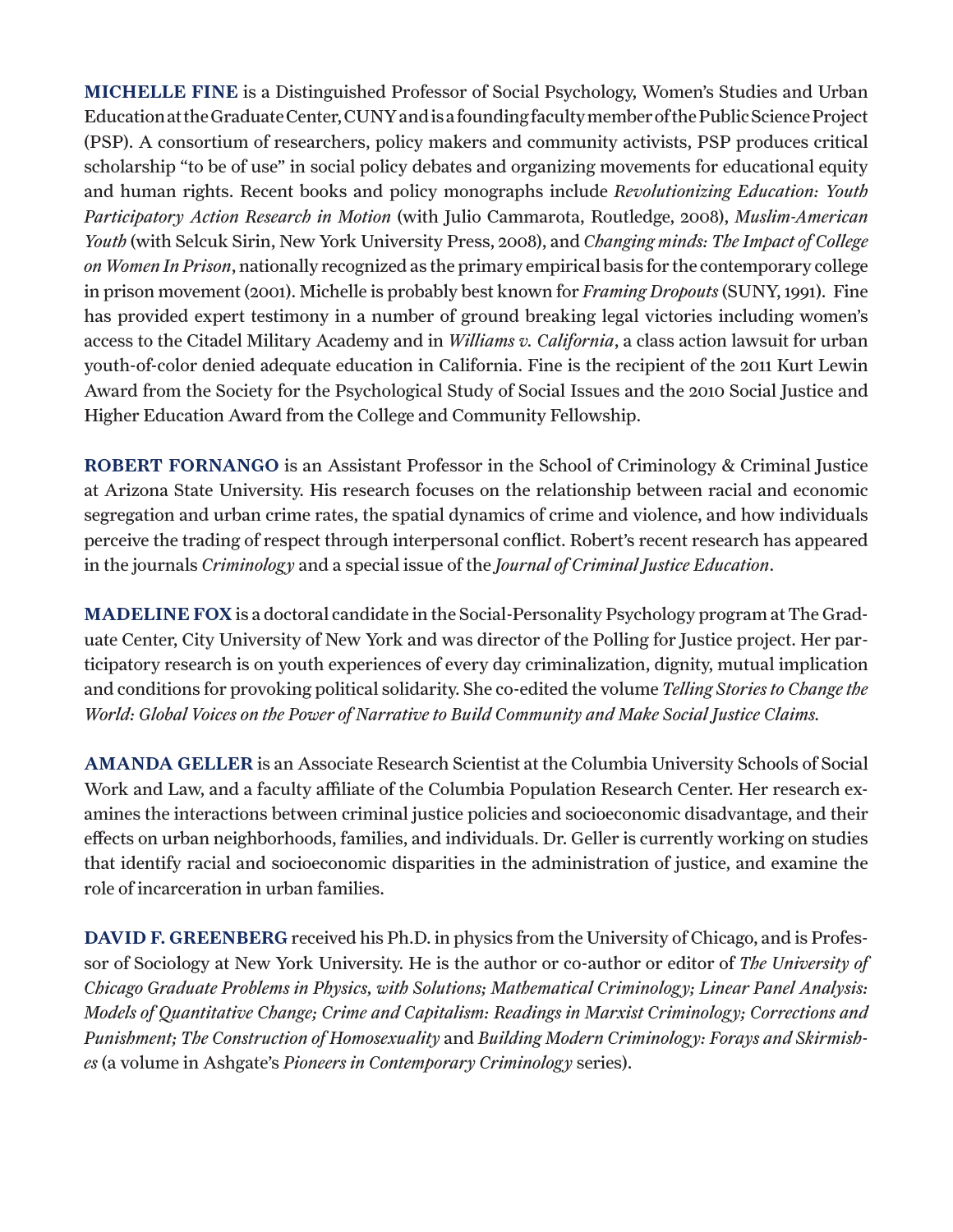JAY P. HAMILTON is the Chair of the Economics Department at John Jay College of Criminal Justice. His research interests include the non-market allocation of illegal drugs, inspection and oversight of government agencies and the interaction of fraud, waste, abuse and corruption in government.

DAVID M. KENNEDY is the Director of the Center for Crime Prevention and Control at John Jay College of Criminal Justice. He helped design and field the Justice Department's Strategic Approaches to Community Safety Initiative, the Treasury Department's Youth Crime Gun Interdiction Initiative, and the Bureau of Justice Assistance's Drug Market Intervention. He is the co-chair of the National Network for Safe Communities, dedicated to reducing crime, reducing incarceration, and addressing racial tension between police and minority communities. He has written extensively on gang violence, drug markets, deterrence theory, domestic violence and other public safety issues. His latest book, *Don't Shoot*, will be released on September 27, 2011.

LAUREN J. KRIVO is a Professor of Sociology and Criminal Justice at Rutgers University-New Brunswick. Her research focuses on race-ethnic differences in neighborhood crime, patterns and consequences of race-ethnic and economic segregation, and urban and housing inequality. Her book with Ruth D. Peterson, *Divergent Social Worlds: Neighborhood Crime and the Racial-Spatial Divide*, was published by the Russell Sage Foundation in 2010. She is the co-organizer of The Racial Democracy Crime and Justice Network which seeks to broaden participation and perspectives in crime and justice research.

JANET L. LAURITSEN is a Professor of Criminology and Criminal Justice at the University of Missouri-St. Louis. Her research examines the causes and consequences of victimization, social and historical contexts of crime and victimization, and quantitative research methodologies. She is currently serving as Visiting Research Fellow at the Bureau of Justice Statistics. In addition, she is working with Karen Heimer and Joseph Lang with support from the National Science Foundation to analyze how correlates of violent victimization such as gender, race and ethnicity, and poverty status have changed in the US over the past four decades. Dr. Lauritsen is a member of the Committee on Law and Justice at the National Academies of Science. She also serves on the Editorial Boards of *Criminology,* the *Journal of Quantitative Criminology, Criminology & Public Policy,* and the *American Journal of Sociology.*

COLIN LOFTIN is a Professor and Co-Director of the Violence Research Group in the School of Criminal Justice at the University at Albany, State University of New York. His primary research interests are the causes and consequences of interpersonal violence. He was a member of the National Academy of Sciences Panel on Understanding and Preventing Violence, and in 2010 he was named a Fellow of the American Society of Criminology (ASC).

JENS LUDWIG is the McCormick Foundation Professor of Social Service Administration, Law, and Public Policy at the University of Chicago, a Non-Resident Senior Fellow at the Brookings Institution, Research Associate of the National Bureau of Economic Research (NBER), Co-Director of the NBER's Working Group on the Economics of Crime, and Co-Director of the University of Chicago Crime Lab. His research interests are in the areas of social policy and urban issues, particularly with respect to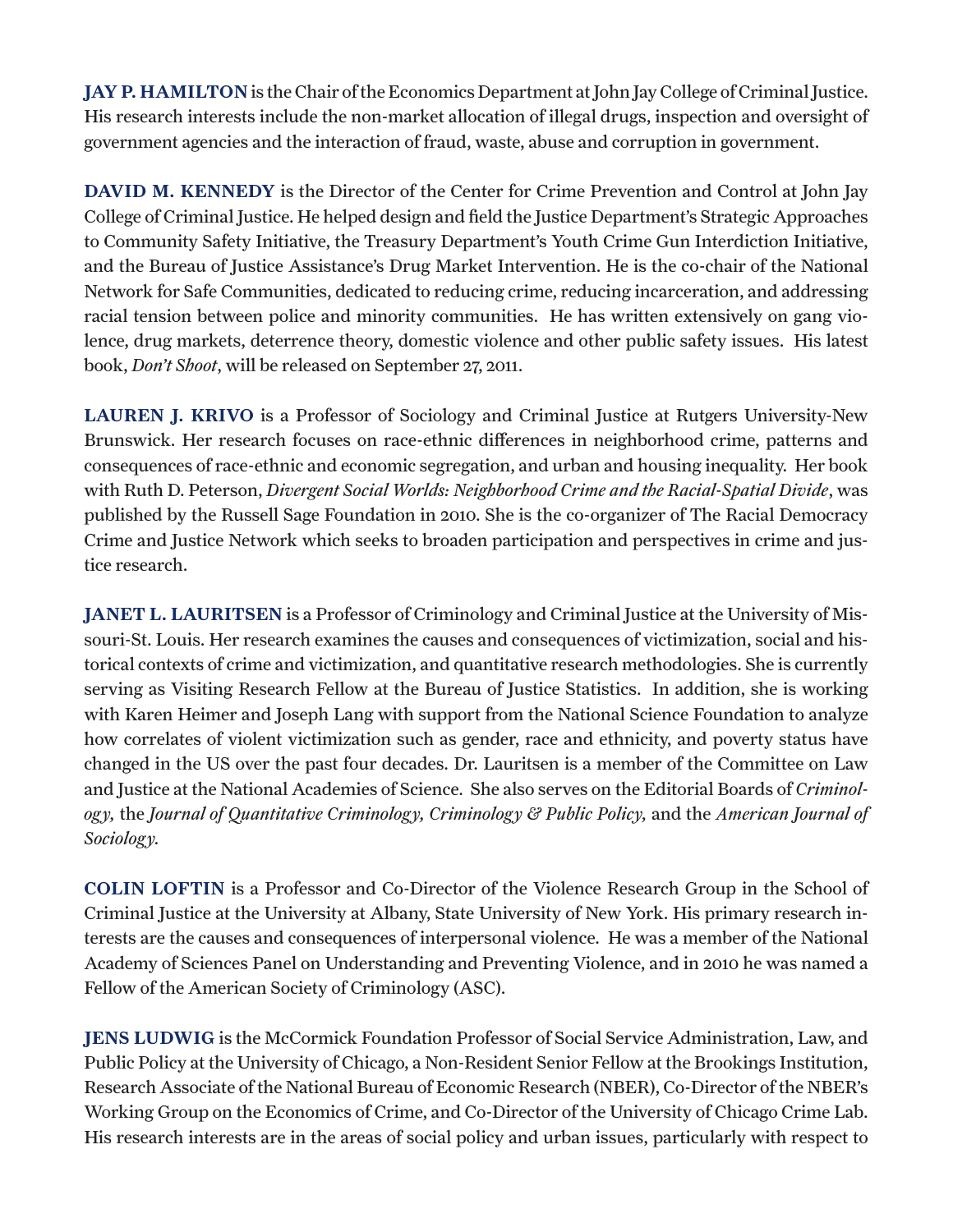crime, education, and housing. He is also a member of the Board on Children, Youth and Families of the Institute of Medicine of the National Academies of Science. In 2006 he was awarded the Association for Public Policy Analysis and Management's David Kershaw Prize for contributions to public policy by age 40.

JAMES P. LYNCH was confirmed on June 22, 2010 as the Director of the Bureau of Justice Statistics (BJS) in the United States Department of Justice. Previously he was a Distinguished Professor in the Department of Criminal Justice at John Jay College of Criminal Justice, City University of New York. He was a professor in the Department of Justice, Law and Society at American University from 1986 to 2005 and chair of the department from 2003 to 2005. He was the Vice-President elect of the American Society of Criminology (ASC) and served previously on the Board of ASC as well as the Committee on Law and Justice Statistics of the American Statistical Association. Dr. Lynch was co-editor of the *Journal of Quantitative Criminology.* From 2007 to 2009 he was a member of the National Academy of Science panel evaluating the programs of the Bureau of Justice Statistics. Dr. Lynch has published four books and numerous articles on crime statistics, victimization surveys, victimization risk, and the role of sanctions in social control. He received his BA degree from Wesleyan University and his M.A. and Ph.D. in Sociology from the University of Chicago.

MICHAEL G. MAXFIELD is a Professor of Criminal Justice at John Jay College. He is the author of articles and books on a variety of topics -- victimization, policing, homicide, community corrections, auto theft, and long-term consequences of child abuse and neglect. He is the coauthor (with Earl Babbie) of the textbook, *Research Methods for Criminal Justice and Criminology*, now in its sixth edition, and currently serves as the editor of the *Journal of Research in Crime and Delinquency.*

DAVID MCDOWALL is a Professor in the School of Criminal Justice at the University at Albany - SUNY. He teaches courses on quantitative methods in Albany's PhD program, and also serves as Co-Director of the Violence Research Group. His research has largely concerned criminal violence and policies designed to reduce it, and it has appeared in the major sociology, criminology, and public health journals. He is currently especially interested in crime rate trends within the United States and its subareas.

TRACY L. MEARES is Walton Hale Hamilton Professor at Yale Law School, having recently left The University of Chicago where she was Max Pam Professor of Law and Director of the Center for Studies in Criminal Justice. Professor Meares's teaching and research interests focus on criminal procedure and criminal law policy, with a particular emphasis on empirical investigation of these subjects. Her extensive writings on crime prevention and community capacity building are concertedly interdisciplinary and reflect a civil society approach to law enforcement that builds upon the interaction between law, culture, social norms, and social organization. In November of 2010, Meares was named by Attorney General Eric Holder to sit on the Department of Justice's newly-created Science Advisory Board. She has been especially interested as of late in teaching and writing about the intersection of police legitimacy and legal policy, and she has lectured on this topic extensively across the country to audiences of academics, lay people, and police professionals.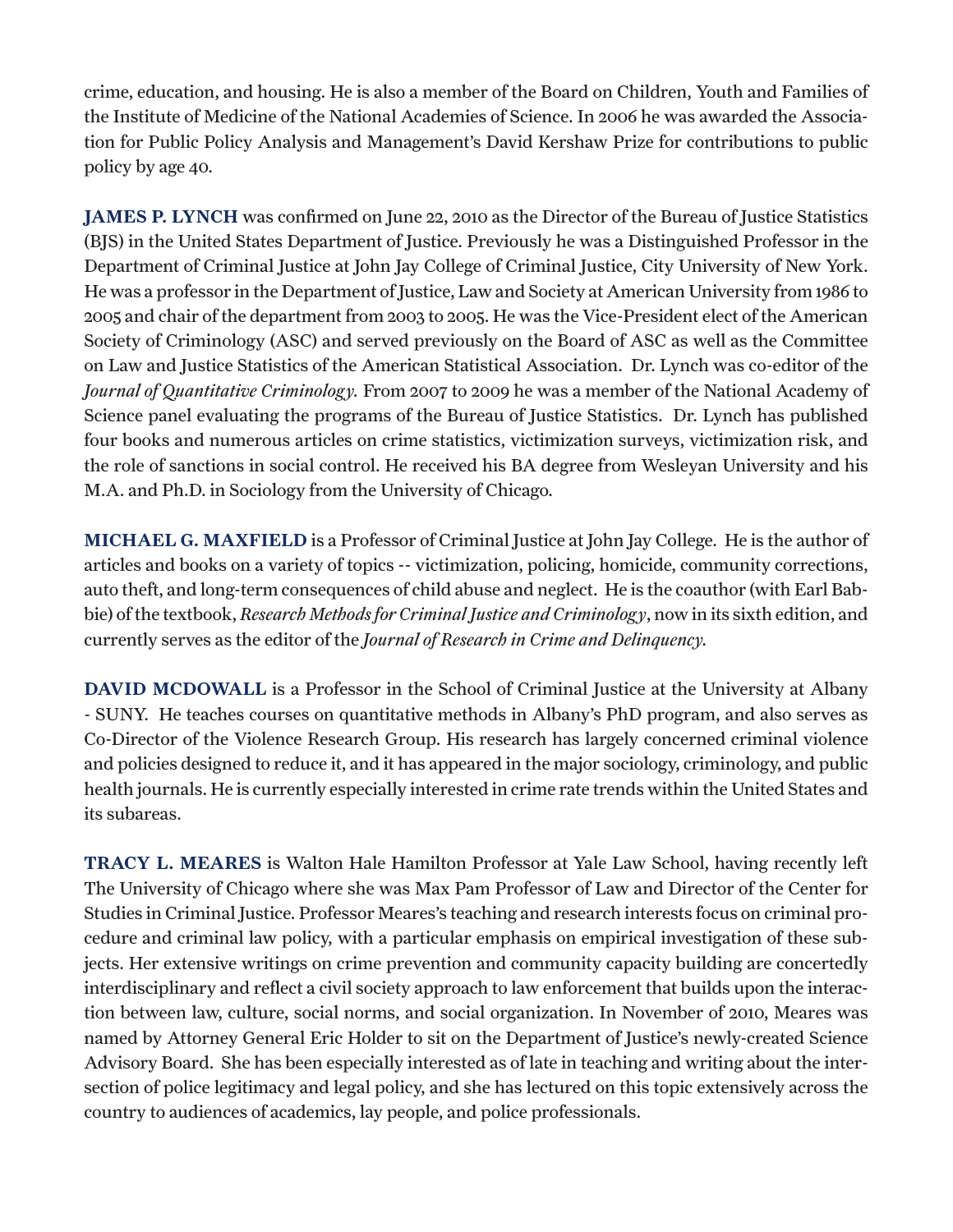STEVEN F. MESSNER is a Distinguished Teaching Professor of Sociology at the University at Albany, SUNY. His research focuses on social institutions and crime, understanding spatial and temporal patterns of crime, and crime and social control in China. In addition to his publications in professional journals, he is co-author of *Crime and the American Dream, Perspectives on Crime and Deviance, Criminology: An Introduction Using ExplorIt,* and co-editor of *Theoretical Integration in the Study of Deviance and Crime* and *Crime and Social Control in a Changing China.* He serves as the 2010-2011 President of the American Society of Criminology.

ANNE MORRISON PIEHL is an Associate Professor of Economics and the Director of the Program in Criminal Justice at Rutgers University and a Research Associate at the National Bureau of Economic Research. She conducts research on the economics of crime and criminal justice. Her current work analyzes the causes and consequences of the prison population boom, determinants of criminal sentencing outcomes, and the connections between immigration and crime, both historically and currently. Her research has been published in academic journals in the fields of economics, sociology, criminology, public policy, and law, as well as in a book with Bert Useem, *Prison State: The Challenge of Mass Incarceration* (Cambridge University Press, 2008). She has advised federal, state and local agencies and has testified on her research before the United States Sentencing Commission and the U.S. House of Representatives subcommittee on Immigration. She received her A.B. from Harvard University and her Ph.D. from Princeton University, both in economics.

ANDRES F. RENGIFO is an Assistant Professor in the School of Criminal Justice at Rutgers University – Newark and Research Fellow at the Kennedy School of Government, Harvard University. His research focuses on the intersection between sentencing policies and imprisonment. He also studies social networks and urban crime and disorder.

ROBERT RIGGS is a student of the City University of New York, a Vera Institute of Justice Fellow, and a Thomas W. Smith Academic Fellow. He is currently working in the anthropology department at John Jay College on a Justice Department Study aimed at estimating the scope of the problem of underage prostitution in the United States and on the Center for Disease Control's National HIV Behavioral Surveillance project. Riggs is an Associate Researcher at Bard College's Bard Prison Initiative, one of a mere handful of college-in-prison programs operating in New York State. His research interests include problems related to the prison and the phenomenon of mass incarceration.

RICHARD ROSENFELD is the Curators Professor of Criminology and Criminal Justice at the University of Missouri-St. Louis. His research interests include crime trends, crime statistics, and criminological theory. His current research focuses on the impact of the economy on crime trends. Dr. Rosenfeld is past president and is a Fellow of the American Society of Criminology. He currently serves on the Science Advisory Board of the Office of Justice Programs, US Department of Justice.

ROBERT SAMPSON iis the Henry Ford II Professor of the Social Sciences at Harvard University and President-Elect of the American Society of Criminology. His most recent book—*Great American City: Chicago and the Enduring Neighborhood Effect*—will be published later this fall by the University of Chicago Press.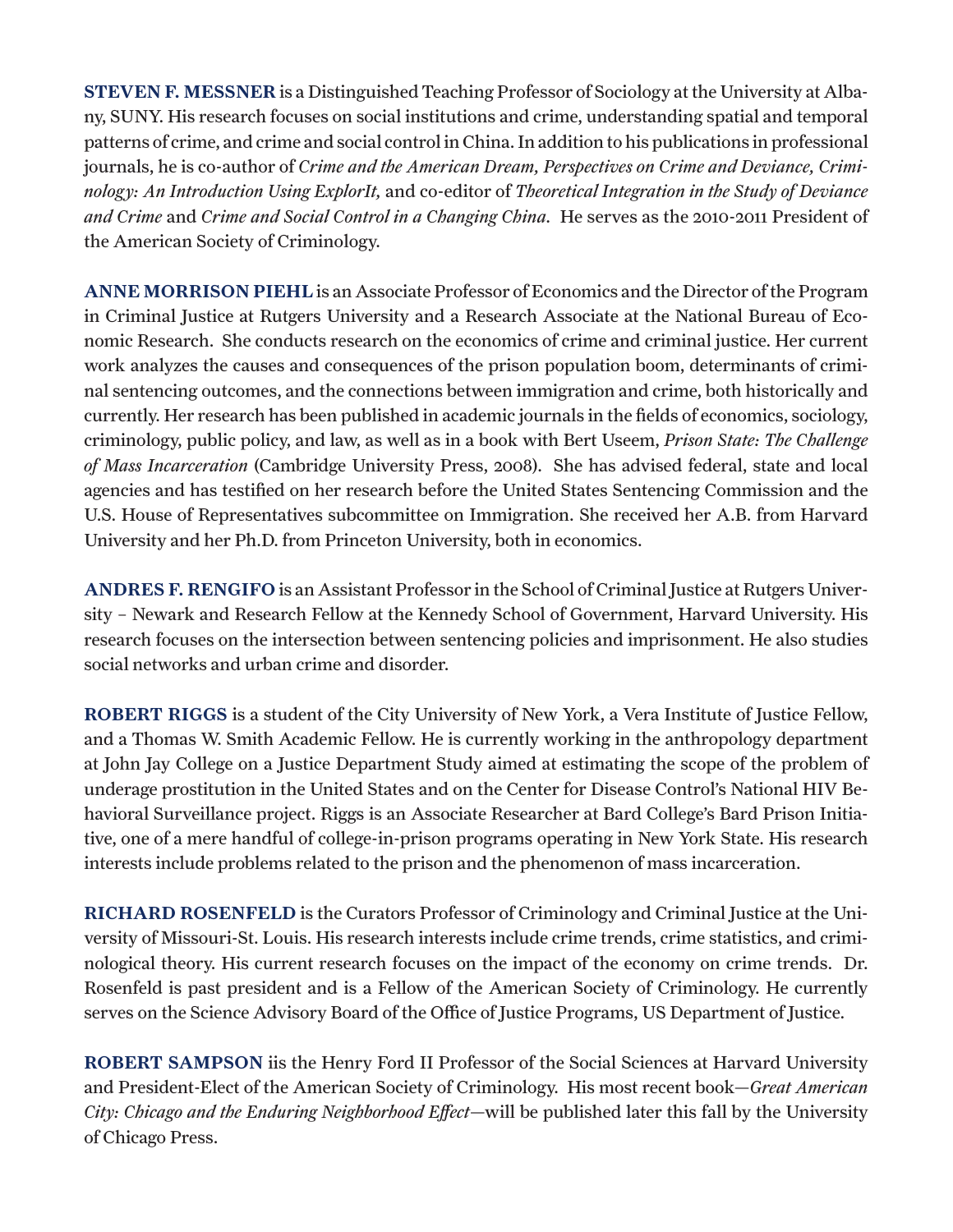LEE ANN SLOCUM received her PhD from the University of Maryland and is currently an Assistant Professor in the Department of Criminology and Criminal Justice at the University of Missouri-St. Louis. Her research interests include community-police interactions including crime reporting; stability and change in behavior over time; and research methods. Her work has appeared in *Criminology, Journal of Quantitative Criminology,* and *Journal of Research in Crime and Delinquency.*

FREDA F. SOLOMON is a Senior Research Fellow at NYC Criminal Justice Agency, Inc. She joined the New York City Criminal Justice Agency (CJA) in 1988 and, after serving as the Deputy Director for Research, has been the Senior Research Fellow since 2000. At CJA she has conducted a number of studies on the impact of changes in criminal justice policies in New York City including quality-oflife policing and Operation Spotlight, an initiative to target active recidivist misdemeanants cycling through the Criminal Courts. Dr. Solomon more recently has been working with the City on planning and evaluating alternative-to detention and alternative-to-incarceration programs. She also has written about specialized jurisdiction criminal courts in both historical and contemporary contexts. A graduate of Clark University, she received an M.A. in Government from the American University College of Public Affairs, and an M.A. and Ph.D. in Political Science from Northwestern University.

ERIC A. STEWART is a Professor in the College of Criminology and Criminal Justice at Florida State University and a member of the Racial Democracy, Crime and Justice Network. His research interests include racial inequality and criminal outcomes, crime throughout the life course, and multilevel processes on adolescent development.

BRETT STOUDT is an Assistant Professor in the Psychology Department with a Joint Appointment in the Gender Studies Program at John Jay College of Criminal Justice. He has worked on numerous participatory research projects nationally and internationally. He has been involved with research collectives of local women and human rights lawyers in Southeast Asia and Africa. He was formerly the Director of Boys Research for the Center for the Study of Boys' & Girls' Lives: a consortium of schools throughout the country committed to institutional based collaborative research. He has recently served as the Research Director for Polling for Justice: a large NYC based participatory action research project to explore, with youth and adults, the experiences of young people across criminal justice, education, and public health. His work has been published in volumes such as *Class Privilege & Education Advantage* and journals such as *The Urban Review; Children, Youth & Environments;* and *Men and Masculinities.*

CODY TELEP is a doctoral student in the Department of Criminology, Law and Society at George Mason University and a research assistant in the Center for Evidence-Based Crime Policy. He received an MA from the Department of Criminology and Criminal Justice at the University of Maryland. His publications have appeared in *Journal of Criminal Justice Education, Journal of Experimental Criminology,* and *Criminology and Public Policy.*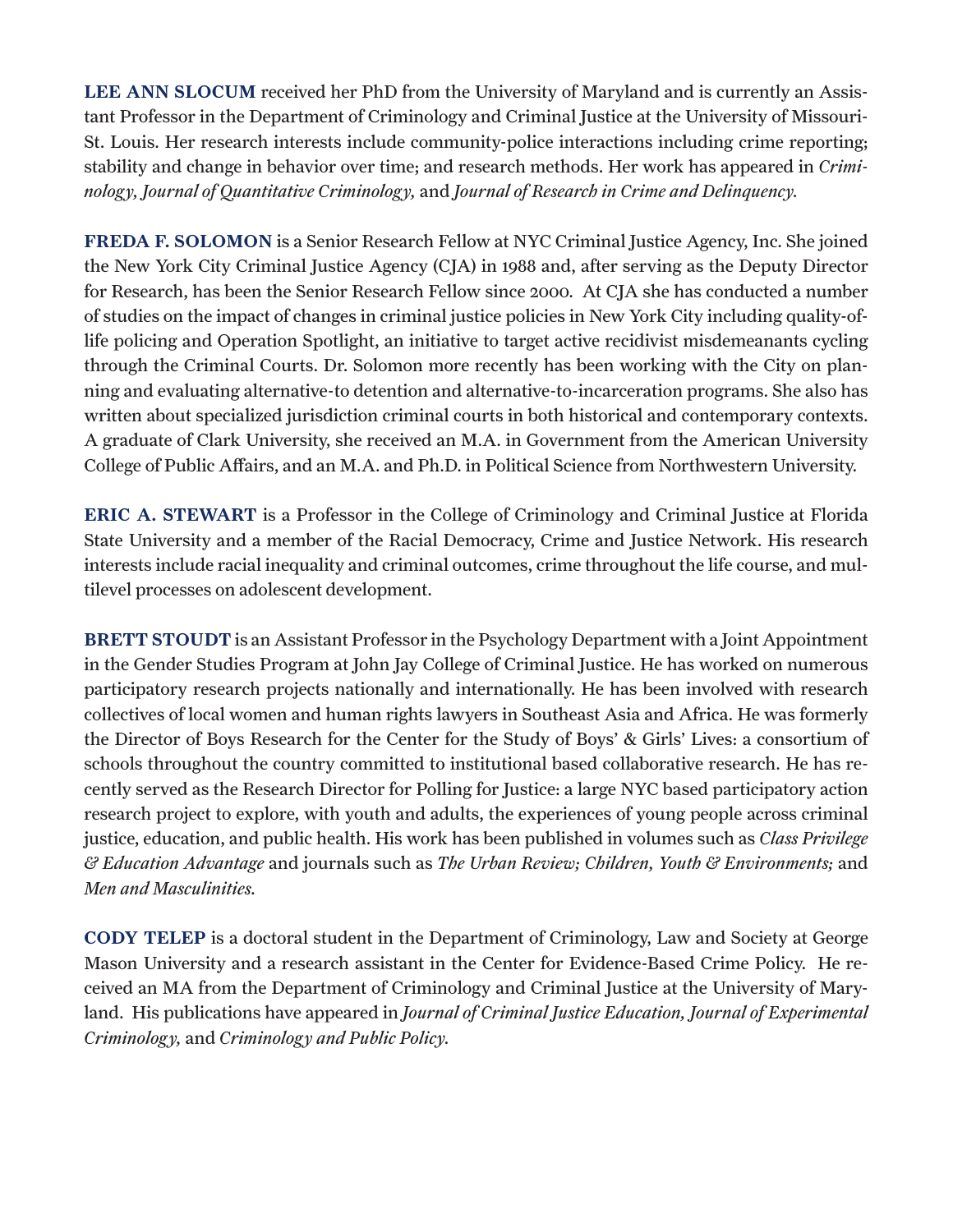KAREN TERRY is a Professor in the Department Criminal Justice and the Interim Associate Provost of Research and Strategic Partnerships at John Jay College of Criminal Justice. Prior to this position, she served as the Executive Officer of the Doctoral Program in Criminal Justice of The Graduate Center, City University of New York. She holds a doctorate in criminology from Cambridge University. Dr. Terry's research focuses primarily on sex offender treatment, management and supervision, and she was recently the principal investigator for two national studies on sexual abuse of minors by Catholic priests. She is currently the Co-PI on the project, *Crime Decline in New York City.*

JEREMY TRAVIS is President of John Jay College of Criminal Justice at the City University of New York. Prior to his appointment, he served as a Senior Fellow in the Urban Institute's Justice Policy Center, where he launched a national research program focused on prisoner reentry into society. From 1994-2000, Travis directed the National Institute of Justice, the research arm of the U.S. Department of Justice. Prior to his service in Washington, he was Deputy Commissioner for Legal Matters for the New York City Police Department (1990-1994), a Special Advisor to New York City Mayor Edward I. Koch (1986-89), and Special Counsel to the Police Commissioner of the NYPD (1984-86). Before joining city government, Travis spent a year as a law clerk to then-U.S. Court of Appeals Judge Ruth Bader Ginsburg. He began his career in criminal justice working as a legal services assistant for the Legal Aid Society, New York's indigent defense agency. He has taught courses on criminal justice, public policy, history and law at Yale College, the New York University Wagner Graduate School of Public Service, New York Law School and George Washington University. He has a J.D. from the New York University School of Law, an M.P.A. from the New York University Wagner Graduate School of Public Service, and a B.A. in American Studies from Yale College. He is the author of *But They All Come Back: Facing the Challenges of Prisoner Reentry* (Urban Institute Press, 2005), co-editor (with Christy Visher) of *Prisoner Reentry and Crime in America* (Cambridge University Press, 2005), and co-editor (with Michelle Waul) of *Prisoners Once Removed: The Impact of Incarceration and Reentry on Children, Families, and Communities* (Urban Institute Press, 2003). He has published numerous book chapters, articles and monographs on constitutional law, criminal law and criminal justice policy.

TOM R. TYLER is a University Professor at New York University. He teaches in the psychology department and the law school. His research explores the dynamics of authority in groups, organizations, and societies. In particular, he examines the role of judgments about the justice or injustice of group procedures in shaping legitimacy, compliance and cooperation. He is the author of several books, including *The Social Psychology of Procedural Justice* (1988); *Social Justice in a Diverse Society* (1997); *Cooperation in Groups* (2000); *Trust in the Law* (2002); and *Why People Obey the Law* (2006).

DAVID WEISBURD is a Distinguished Professor of Criminology, Law and Society at George Mason University and the Walter E. Meyer Professor of Law and Criminal Justice at the Hebrew University in Jerusalem. He is a member of a number of prestigious international committees including the Scientific Advisory Committee of the Office of Justice Programs, the Campbell Crime and Justice Group (as Chair), the Harvard Executive Session in Policing, and the Committee on Crime, Law and Justice of the National Research Council. Dr. Weisburd is a recipient of the Stockholm Prize in Criminology, and the Klachky Family Award for the Advancement of the Frontiers of Science.